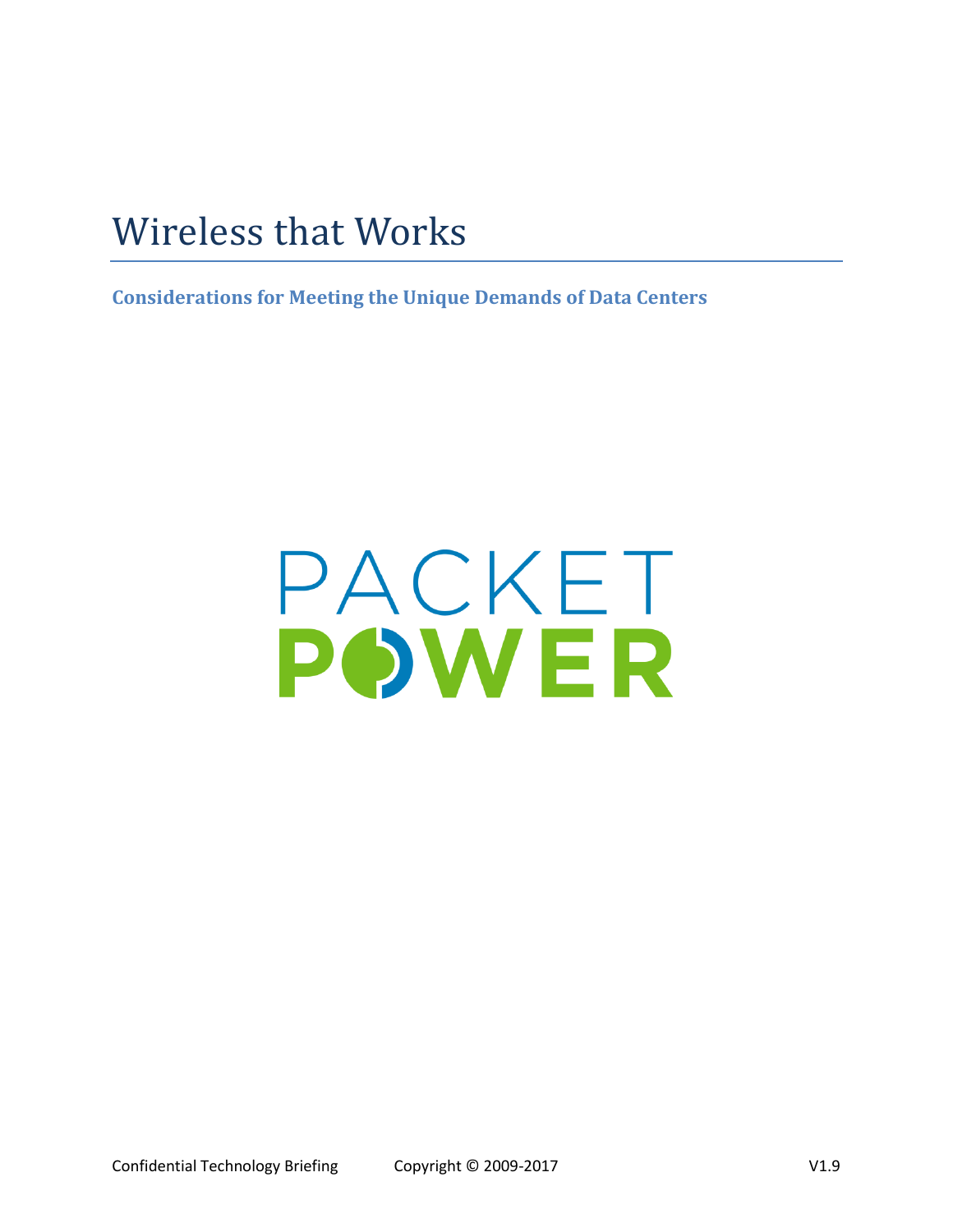## **Overview**

Packet Power provides a wireless power and environmental monitoring system that:

- Is proven to work in demanding data center environments
- Is simple to install, configure and operate across time
- Provides unmatched security
- Will work with any vendor's hardware or BMS/DCIM software

We achieve this through the use of a wireless networking protocol that we designed from the ground up to meet the specific needs of data centers. This paper describes what makes our system the best option available for wireless monitoring in mission critical facilities.

# **The Data Center Challenge**

Data centers present a uniquely challenging wireless environment due to:

- Significant amounts of radio signal impedance from metal racks, large-floor-standing equipment, cages and other room dividers, and heavy-duty floor tiles.
- The need to monitor in variety of locations, including within racks, under the floor, in the plenum, in the general room space, across multiple rooms, etc.
- An unusually high amount of radio interference generated by the servers, switches and other devices housed in the facility
- The need to support both networks that can be very small (few monitoring points) or very large (thousands of monitoring points) at multiple locations with an enterprise.
- A tremendous focus on security
- The need to be able to isolate monitoring networks from other data networks, and even the need to isolate monitoring networks from each other
- Frequent changes in the network topology as monitoring points are added and removed in response to facility changes.

Traditional wireless networks were designed to be easy to detect, change infrequently, utilize the same protocols as corporate data networks, and work in a radio environment with limited, relatively stable interference that does not vary greatly over time. As such, they are not well-suited for use in data centers.

As an example, traditional mesh networking technologies such as Zigbee assume some degree of stability within the network, i.e. they assume if two nodes can communicate within a network they can usually establish a fairly persistent link and rely on it over time. This concept is oftentimes extended to longer, multi-hop routes that require relatively large CPU power and memory to maintain (at least in terms of the small embedded devices used for these purposes). This assumption completely breaks down in highly noisy environments like data centers, where radio interference conditions can radically change from second to second. In such a hostile environment, any system relying on a relatively static mesh model will often fail to configure itself. A system designed for data centers needs to be much more dynamic, respond rapidly to changes in the environment, and sustain even performance through widely varying levels of interference.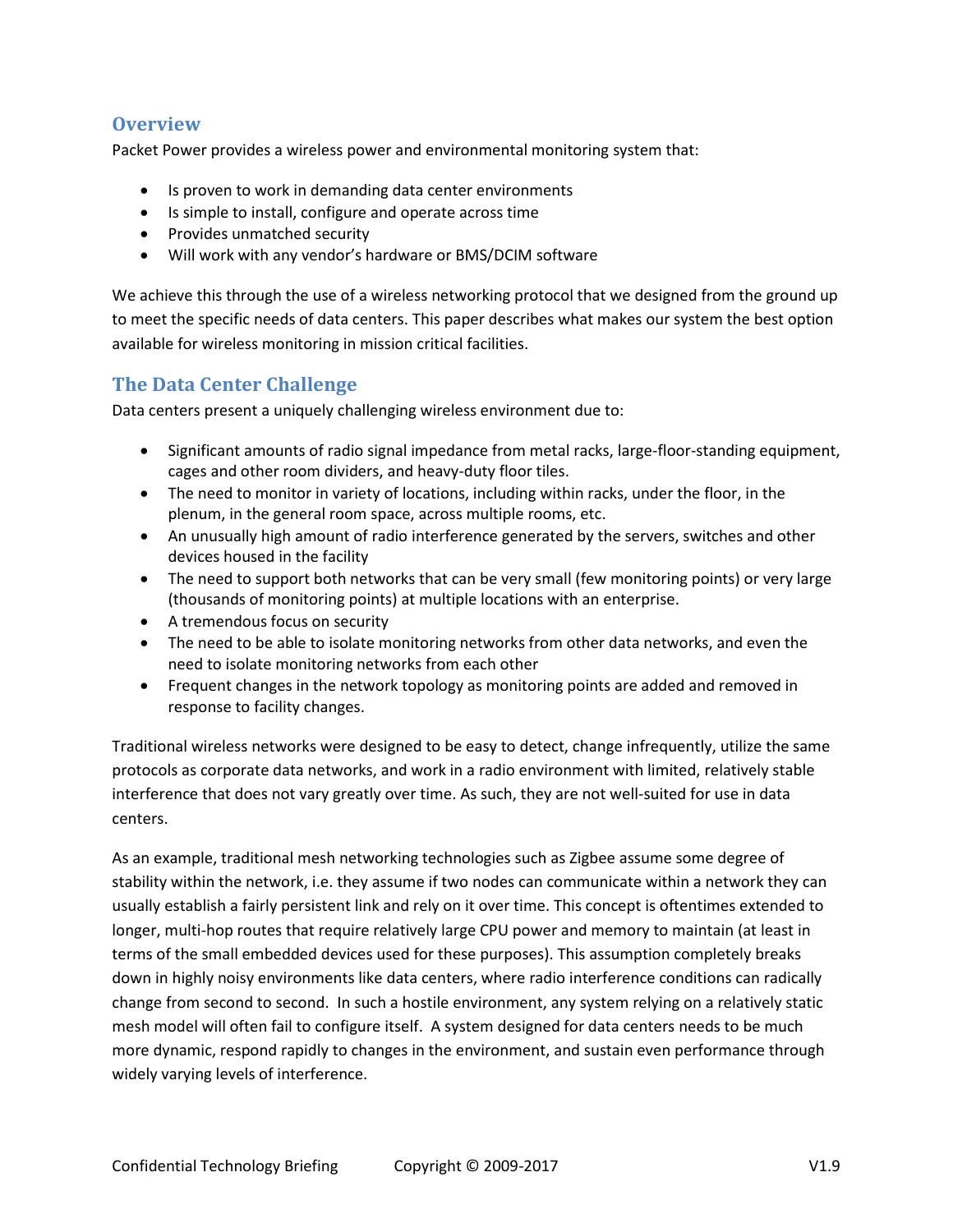# **Packet Power's Approach**

Our company is based on our ability to design a wireless network that can meet those challenges while being simple, robust, scalable and secure.

#### **Basic Mesh Technology**

The Packet Power system consists of wireless energy and environmental monitoring units and the Ethernet Gateway, a device that links the wireless units to a customer's Ethernet network. All devices utilize a spread-spectrum frequency-hopping **wireless mesh** radio network. This means:

- Monitoring units communicate with each other and do not have to be in direct radio communication with a gateway. This greatly increases installation flexibility, reduces the number of gateways needed, and provides for a far more resilient network.
- The radio frequency space used by the network is subdivided into multiple channels, and each time a transmission is started the unit looks for the least-utilized channel. This greatly decreases the odds of a unit creating or incurring radio interference with other devices.



The Packet Power network utilizes **dynamic routing**. Each time a device transmits, it evaluates the performance of the network paths through all the other monitoring units it can communicate with, determines the optimal network path, and makes a short data transmission.

The Packet Power network is **self-configuring**. When a device is added to the network, it automatically joins the network and begins to determine optimal communication paths. As Ethernet Gateways and other monitoring units are added or removed from the network, all units immediately adapt to the changes without any need for network management staff to oversee the change or optimize the resulting network's performance.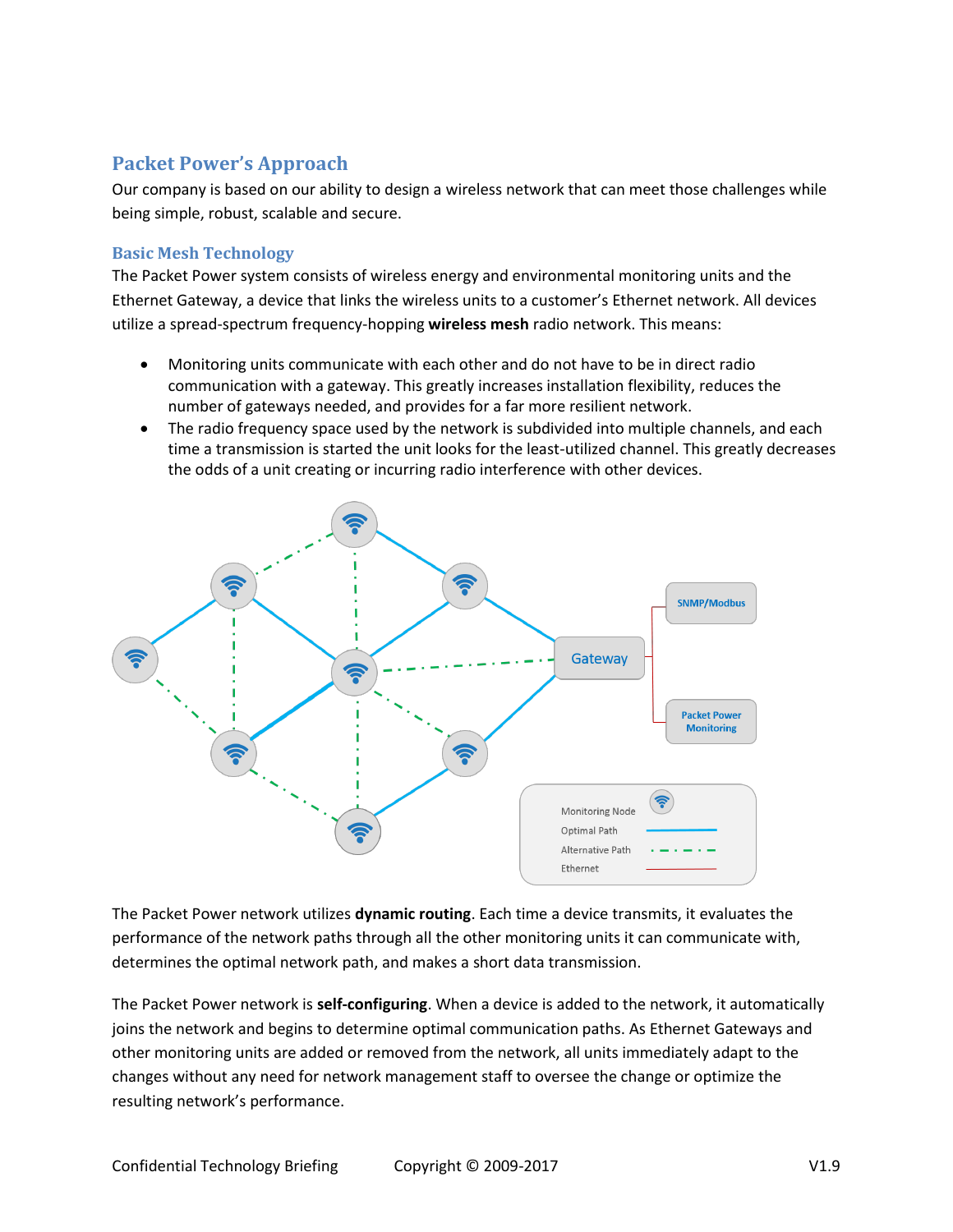Packet Power devices communicate using a **purpose-built protocol**. This means the information flowing between devices is limited solely to power and environmental monitoring data and network management information. This simple protocol is possible because the network need only support monitoring devices. Contrast that to a standard protocol such as WiFi, which must have the size and complexity to handle communication for a wide range of purposes from a wide range of devices. The relative simplicity of our protocol enables easy installation, minimizes the processing resources needed in the monitoring units themselves, and provides significant security advantages.

Most Packet Power monitoring units communicate over **860-930MHz and 2.4GHz frequencies** (the actual portion of that bandwidth used varies by region around the world). The lower-frequency 860- 930MHz transmissions have a longer wavelength and navigate high-interference environments better than systems that depend solely on 2.4GHz such as Zigbee or WiFi. Yet 2.4GHz can be utilized when higher speed is needed for activities such as firmware upgrades or when a particular region prohibits use of the lower frequency range.

#### **Simple**

The dynamic routing, purpose-built protocol, and self-configuring capabilities of the Packet Power wireless network provide for the simplest monitoring solution available. There is no pre-installation configuration of monitoring units, the network is self-forming, it optimizes performance with every transmission, and it adapts automatically to increases or decreases in device count and mix over time.

In addition, because the devices are wireless, there is no need to run cable drops, allocate switch ports and IP addresses, and configure the proper network settings. In retrofit situations, there is not even the need to remove the existing equipment. Not only is installation much simpler, the resulting cost savings can be hundreds of dollars per monitoring point.

#### **Robust**

The wireless mesh design, dynamic routing, purpose-built protocol, and use of a range of transmission frequencies delivers a wireless network that performs strongly in the difficult radio conditions common in data centers. Because each device has the intelligence to find an optimal path with every transmission, the network can perform and adapt without needing to rely on the emergence of a stable topology. As a result our system degrades much more gracefully and continues to operate as designed through varying levels of interference.

Our network protocol also is designed to minimize the odds of incurring or creating conflict with wireless devices that may be using the same spectrum (this could include things such as RFID units, wireless microphones, low-power short-range transmitters, or cellular phones depending on the region of the world). In over five years of operations in data centers all over the world, Packet Power devices have never been found to interfere with any other wireless system nor have other systems prevented our network from performing.

#### **Scalable**

Those same capabilities of wireless mesh design, dynamic routing, and purpose-built protocol provide for a system that easily grows from small to very large deployments without requiring specialized IT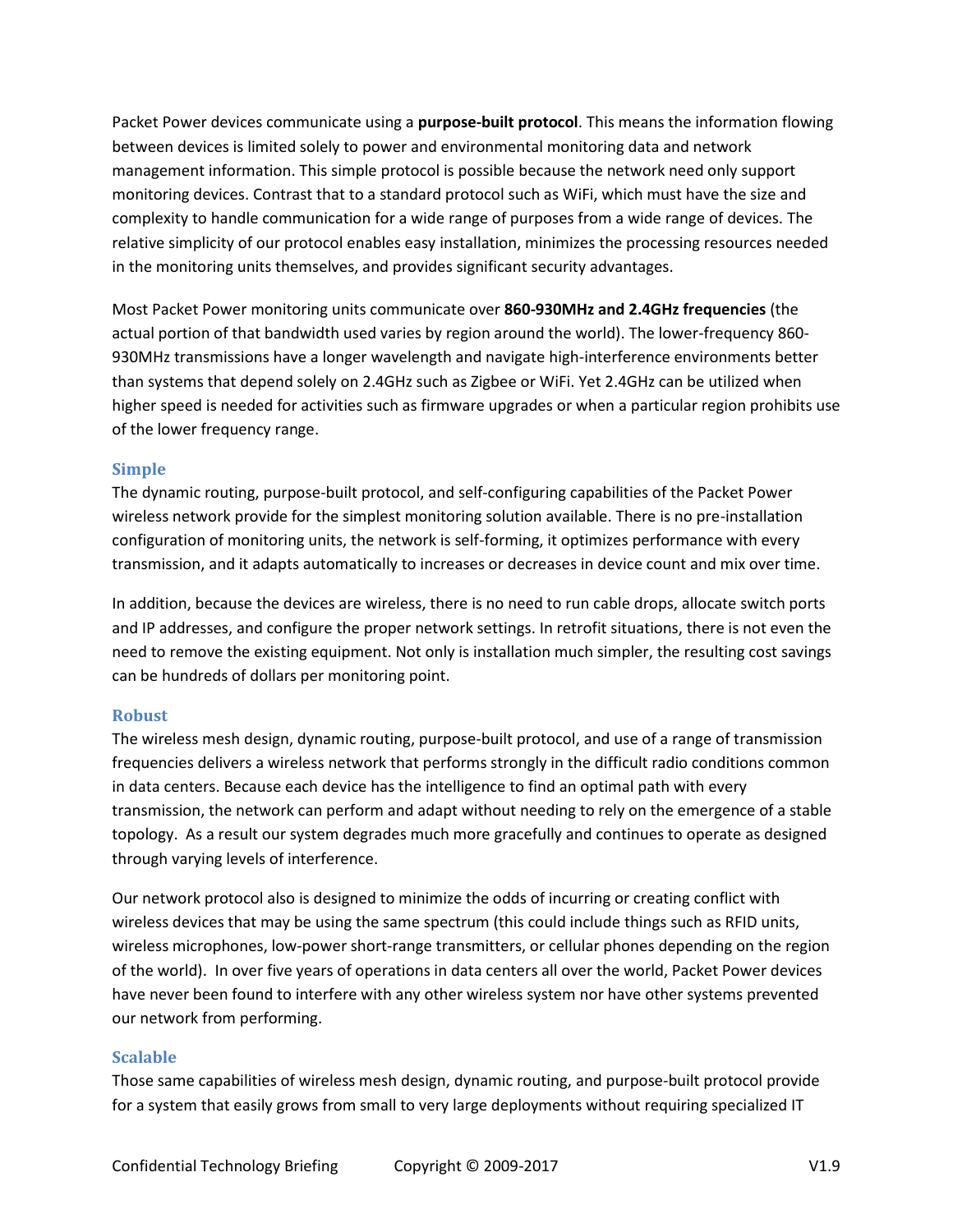resources to manage it. As the number of monitoring units at a site grows, simply add a Gateway to maintain consistent performance.

Performing **firmware upgrades** can be time-consuming in large networks, but it can be done easily over the wireless Packet Power network without disrupting the normal performance of the monitoring devices. Also, in large facilities, customers often wish to segregate their operations for IT or business management reasons. Packet Power's network offers full **wireless network isolation** whereby units within the same facility can be made completely invisible to each other.

#### **Secure**

Strong security is a primary requirement of any wireless network that will be used in a critical facility. There are two aspects to security: protecting the information transmitted over the wireless network, and preventing an intruder from using the monitoring network to gain access to a company's data network.

#### *Wireless Security*

The system addresses the security of data sent over the wireless network by:

- **Not transmitting sensitive data**. The best means of avoiding security issues is to not transmit data that requires protecting. Every customer that has looked closely at the nature of the information that is transmitted across our wireless network has determined that it is not of a sensitive nature and would not pose a security risk were it accessed by an unauthorized party.
- **Utilizing a non-standard protocol**. Because the network uses a non-standard protocol and an atypical radio frequency, and never broadcasts an identifier such as the SSID used by WiFi networks, the Packet Power network is a less obvious and less attractive target than monitoring networks using technologies commonly found in corporate data networks.
- **Offering encryption as an option**. All current-generation Packet Power products support AES-128 encryption of over-the-air data. Distinct encryption keys can be issued to individual customers, sites or groups of devices within a site, and separate encryption keys can be enabled for device configuration and management purposes.

#### *IP Network Security*

In addition to superior wireless data security, the system also takes steps to ensure that the Ethernet Gateway can be added to an IP network without creating security concerns.

- **Limited, purpose-built protocol**. The purpose-built protocol is limited in scope to monitoring information and network performance management, and it does not allow communication with other wireless devices.
- **Wired / wireless separation**. The processor in the Ethernet Gateway that handles wireless communication is separate from the system used for Ethernet communication.
- **Pull not push**. The Ethernet Gateway does not broadcast data over the wired network; rather, data must be pulled from the device.
- **Option for complete out of band implementation**. Customers who wish to take security even further may implement the entire monitoring system such that it is entirely out of band and isolated from the rest of their IP network.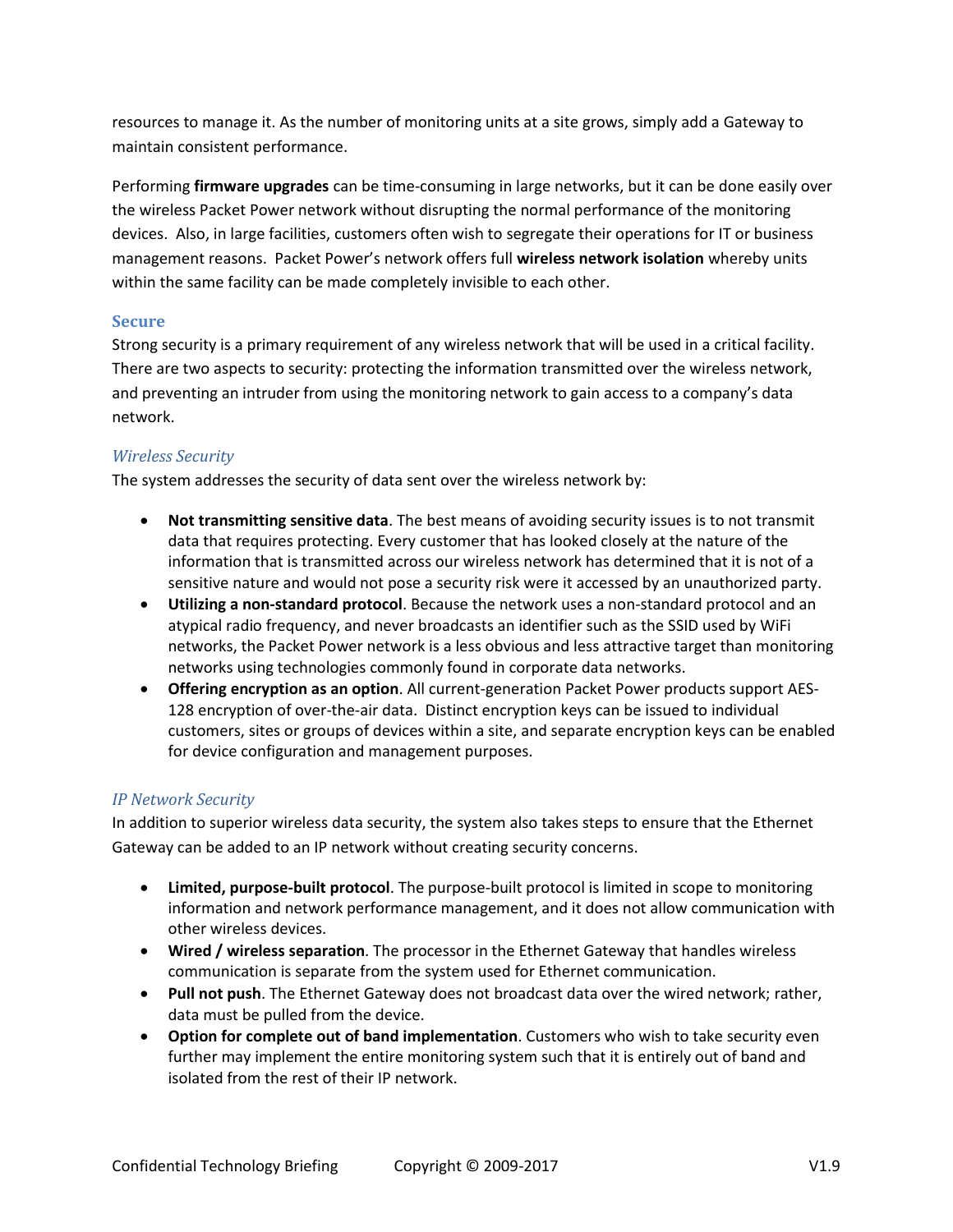Add these factors together and it is not possible for someone interacting with a Gateway over the wireless network to gain access to a customer's IP network. This focus on security has allowed our system to pass stringent network security tests at large financial services organizations.

## *Security and the Internet of Things*

The rise of the "Internet of Things" (IoT) has made it possible monitor and control an incredibly wide range of devices using wireless connections. These IP-based IoT systems can be and have been used as DDoS attack platforms. Such attacks are likely to continue due to the following characteristics:

- IoT systems tend to be large targets (multiple devices)
- IoT systems tend to be powerful potential attack platforms (again, multiple devices)
- IoT systems tend to suffer from monoculture effects they are comprised of large numbers of devices running identical software with identical, oftentimes hard or impossible to patch vulnerabilities

Packet Power's wireless architecture removes those concerns.

- **"Invisible" wireless devices**. Packet Power monitoring units are separate from and entirely invisible to the IP network and cannot be used for DDoS attacks.
- **Wired / wireless isolation**. While Packet Power's devices can feed data to the internet, they are NOT actually connected to the Internet – they are a PNoT ("Private Network of Things") rather than an IoT system. There is no IP tunneling capability between the Packet Power wireless networks used to collect the monitoring data and the IP network used to forward and process the monitoring data. Devices on the Packet Power wireless networks are not capable of directly communicating with or aware of any devices on the IP network.

For all of these reasons, after taking a close look at our system security, no customer to date has felt it necessary to enable encryption or deploy the system on an isolated network. It has been used in tightly secured data centers since 2009 without a single security incident.

# **Interoperability**

While the Packet Power network operates independently of other wireless networks, information gathered over the wireless network can be easily shared with other monitoring systems. DCIM and BMS applications can use standard protocols such as SNMP or Modbus TCPIP to request data from the Ethernet Gateway. Custom interfaces can easily be created for either protocol. When communicating with SNMP applications that require each monitoring unit to have its own IP address, the Packet Power network can assign virtual IP addresses to each wireless monitoring unit. And when working with large networks that involve multiple Ethernet Gateways at a site, the Packet Power system makes it possible for the SNMP or Modbus application to gather information on all monitoring nodes from a single "master" Gateway.

# **Regulatory compliance**

Packet Power devices are certified for use in most regions of the world. This includes FCC Part 15 standards; Council Directive 1999/05/EC - European Union (EU) R&TTE ETSI EN 300 220-2, Issued:2006/04/01, ETSI EN 301 489-3, Issued:2002/08/01 V1.4.1 and Council Directive [2004/108/EC](http://eur-lex.europa.eu/LexUriServ/LexUriServ.do?uri=OJ:L:2004:390:0024:0037:en:PDF)